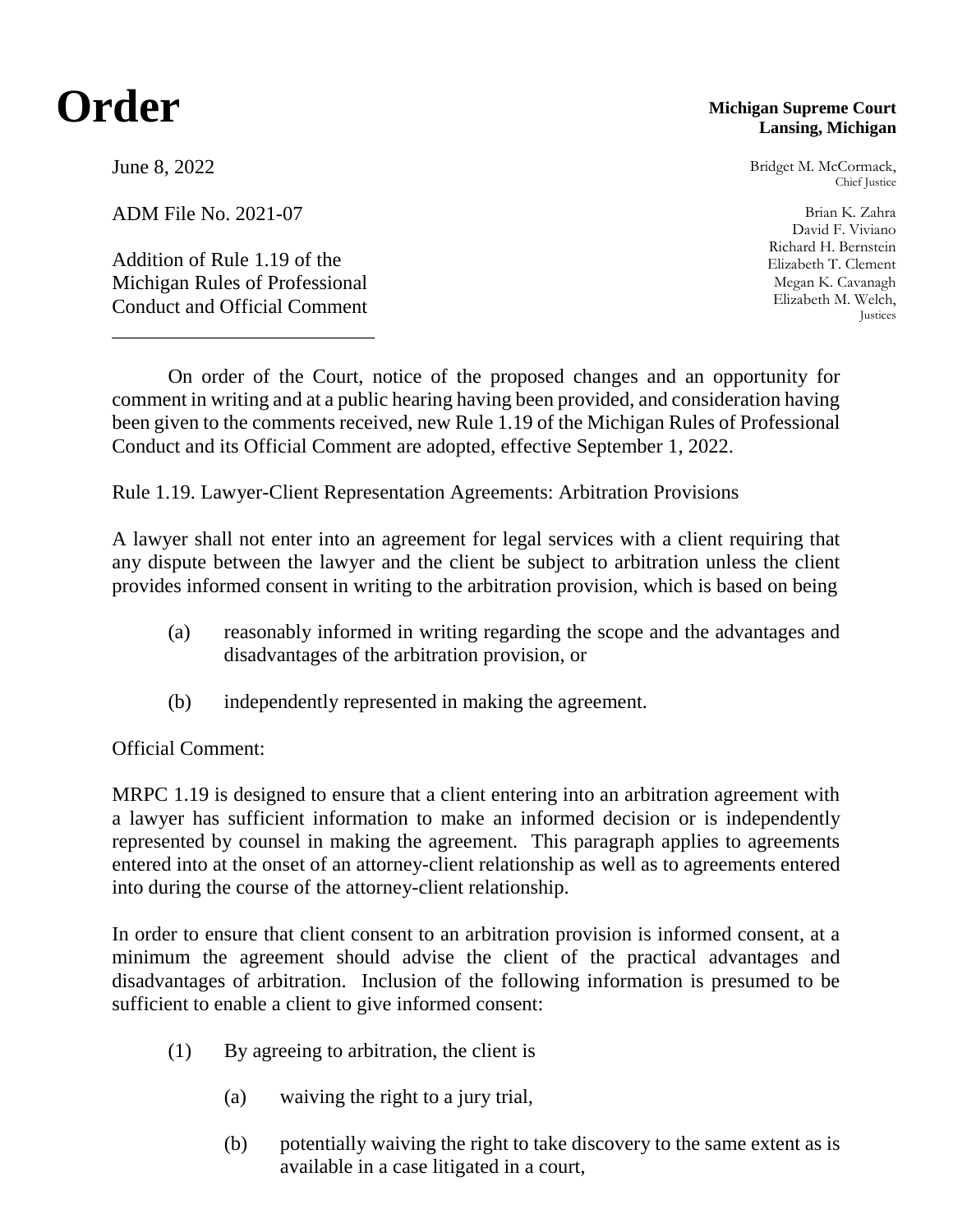- (c) waiving or limiting the right to appeal the result of the arbitration proceeding to specific circumstances established by law, and
- (d) agreeing to be financially responsible for at least a share of the arbitrator's compensation and the administrative fees associated with the arbitration;
- (2) whether the agreement to arbitrate includes arbitration of legal malpractice claims against the lawyer;
- (3) identification of the organization or person(s) that will administer the arbitration;
- (4) if the client declines to agree to arbitration at the onset of the attorney-client relationship, there is no prohibition against the lawyer and the client agreeing to arbitrate the matter at a later date;
- (5) arbitration may be conducted as a private proceeding, unlike litigation in a court;
- (6) the parties can select an arbitrator who is experienced in the subject matter of the dispute;
- (7) depending on the circumstances, arbitration can be more efficient, expeditious and inexpensive than litigation in a court; and
- (8) the client's ability to report unethical conduct by the lawyer is not restricted.

*Staff Comment*: The addition of new MRPC 1.19 and its Official Comment clarify that a lawyer may only include an arbitration provision in a lawyer-client representation agreement if the client provides informed consent in writing to the provision after being reasonably informed about the scope, advantages, and disadvantages of the provision, or being independently represented.

The staff comment is not an authoritative construction by the Court. In addition, adoption of a new rule or amendment in no way reflects a substantive determination by this Court.

VIVIANO,J. (*dissenting*). The majority today adopts MRPC 1.19, which establishes that an attorney-client agreement cannot contain an arbitration clause unless the client is either "reasonably informed" about the provision or is "independently represented in making the agreement." The rule thus tips the scale against arbitration by placing procedural hurdles to entering these agreements. I have no doubt that the rule represents a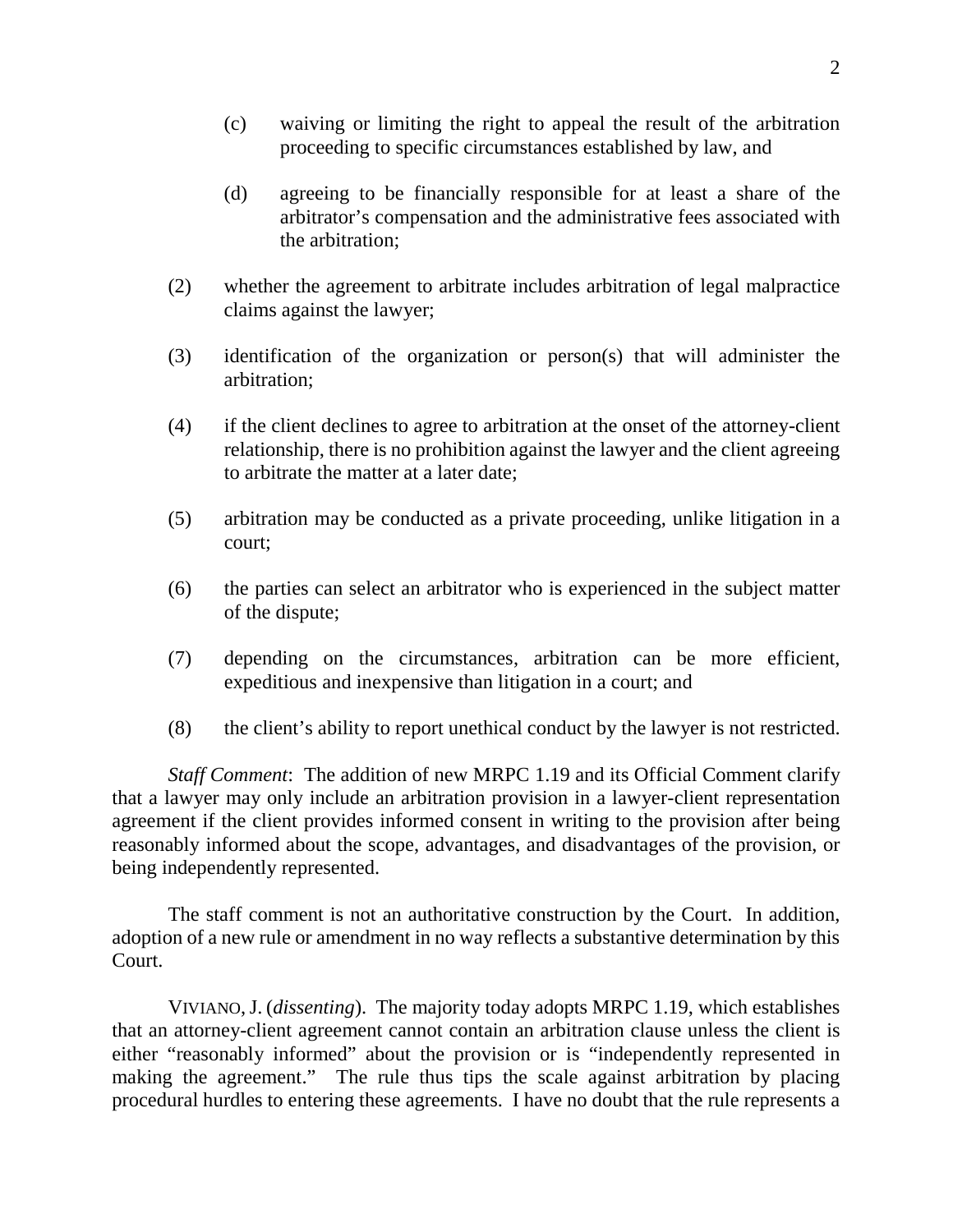well-intentioned effort to protect clients. But good intentions do not justify needless, ineffective, and potentially deleterious rules. I believe the present rule is all of these.

Today's rule change is a classic solution in search of a problem: no evidence has been produced that arbitration agreements between lawyers and clients in Michigan are currently a problem.<sup>[1](#page-2-0)</sup> Even if such a problem did exist, I do not believe this new requirement would be effective in solving it. To be sure, we must be concerned with a lawyer's asymmetrical information advantage over a client, who often lacks the training and knowledge to fully understand legal matters. See Griffith, *Ethical Rules and Collective Action: An Economic Analysis of Legal Ethics*, 63 U Pitt L Rev 347, 365-366 (2002). But informed-consent laws such as the one here are often poor tools for ensuring that the intended beneficiary of the additional information makes better decisions; in fact such rules might lead to worse outcomes for the beneficiary.<sup>[2](#page-2-1)</sup> Even when disclosures are potentially helpful, their form and content must be carefully crafted. See Sunstein, *Nudges.gov: Behaviorally Informed Regulation*, in The Oxford Handbook of Behavioral Economics and the Law (New York: Oxford University Press, 2014), p 729. The rule today does nothing to ensure that the disclosures are produced in a comprehensible and useful fashion.

And, lastly, I fear the new rule could be more harmful than helpful for clients. Paying yet another lawyer to review the agreement does not bode much better for the client. What is the client to do if that additional lawyer, too, has an arbitration clause—hire a third lawyer? The probable result of the new rule will not be better-informed clients—more likely, it will be clients who come to court seeking to avoid arbitration by capitalizing on the new rule's vague language. What does it mean for the client to be "reasonably informed"? What are the "advantages" or "disadvantages" of an arbitration provision?

<span id="page-2-0"></span><sup>&</sup>lt;sup>1</sup> Although we received comments containing generalized statements about clients' unfamiliarity with arbitration agreements, none of the comments identified any particular instances of this confusion or resulting problems for clients.

<span id="page-2-1"></span><sup>2</sup> See generally Ben-Shahar & Schneider, *More Than You Wanted to Know: The Failure of Mandated Disclosure* (Princeton: Princeton University Press, 2014), pp 43-47 (noting research showing that information-disclosure requirements across subjects are ineffective); Nahmias, *The Limitations of Information: Rethinking Soft Paternalistic Interventions in Copyright Law*, 37 Cardozo Arts & Ent L J 373, 376, 392-407 (2019) (arguing that disclosure requirements often prove ineffective and sometimes even harmful); Klick & Mitchell, *Government Regulation of Irrationality: Moral and Cognitive Hazards*, 90 Minn L Rev 1620, 1636 (2006) (arguing that ex ante paternalistic measures like disclosure requirements "reduce[] the incentive to search for information, carefully evaluate decision options, or develop good decision-making strategies").